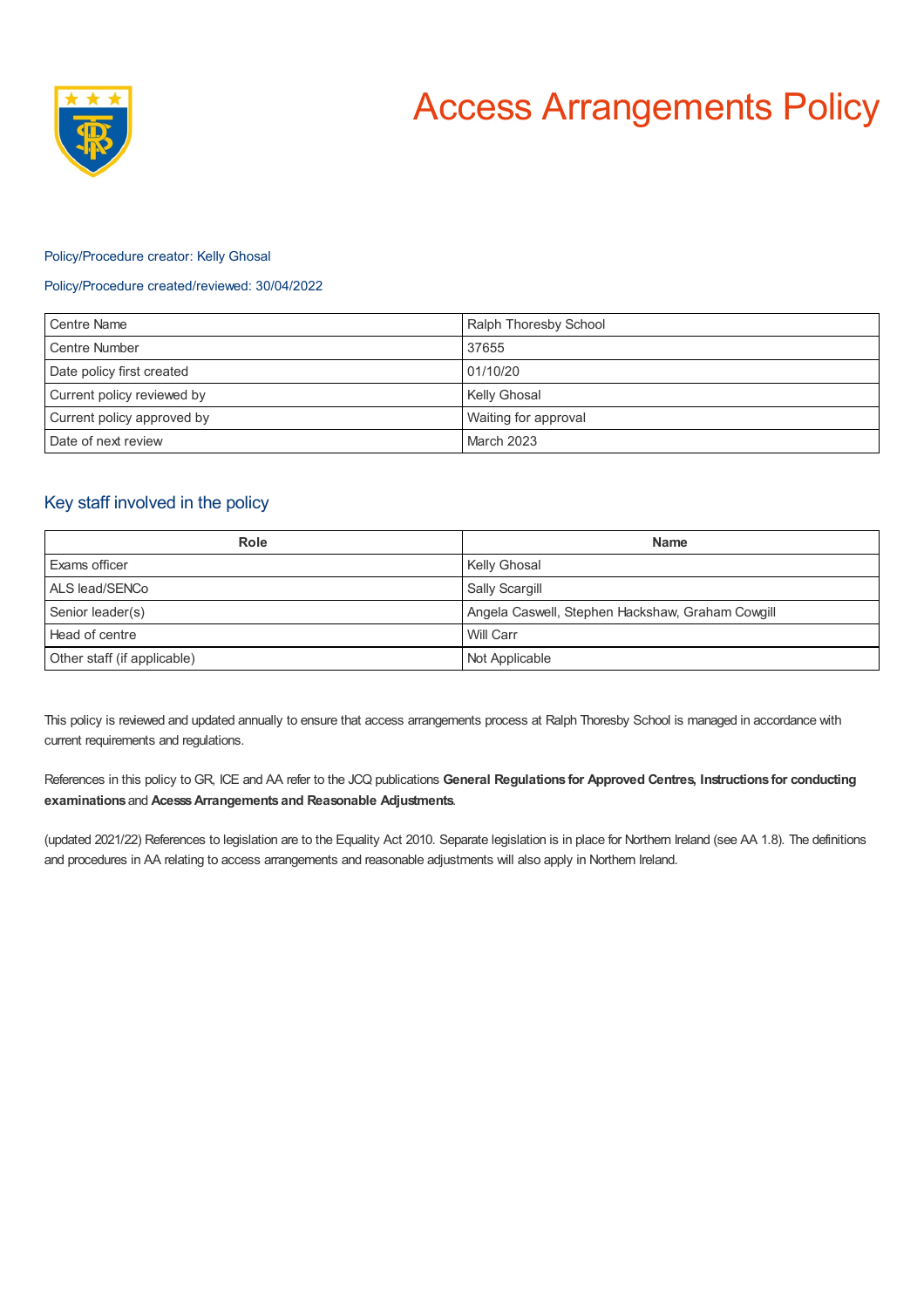# Introduction

(AA Definitions)

### **Access arrangements**

Access arrangements are agreed **before** an assessment. They allow candidates with **specific needs**, such as special educational needs, disabilities or temporary injuries to access the assessment and show what they know and can do without changing the demands of the assessment. The intention behind an access arrangement is to meet the particular needs of an individual candidate without affecting the integrity of the assessment. Access arrangements are the principal way in which awarding bodies comply with the duty under the Equality Act 2010 to make 'reasonable adjustments'.

## **Reasonable adjustments**

The Equality Act 2010 requires an awarding body to make reasonable adjustments where a candidate, who is disabled within the meaning of the Equality Act 2010, would be at a **substantial disadvantage** in comparison to someone who is not disabled. The awarding body is required to take reasonable steps to overcome that disadvantage. An example would be a Braille paper which would be a reasonable adjustment for a vision impaired candidate who could read Braille. A reasonable adjustment may be unique to that individual and may not be included in the list of available access arrangements. Whether an adjustment will be considered reasonable will depend on several factors which will include, but are not limited to:

- the needs of the disabled candidate;
- the effectiveness of the adjustment;
- the cost of the adjustment; **and**
- the likely impact of the adjustment upon the candidate and other candidates.

## An adjustmentwill not be approved if it:

- involves unreasonable costs to the awarding body:
- involves unreasonable timeframes; or
- affects the security and integrity of the assessment.

This is because the adjustment is not 'reasonable'.

# Purpose of the policy

The purpose of this policy is to confirm that Ralph Thoresby School has a written record which clearly shows the centre is leading on the access arrangements process and:

- is complying with its obligation to identify the need for, request and implement access arrangements (GR 5.5)
- has a written process in place to not only check the qualification(s) of its assessor(s) but that the correct procedures are followed as per Chapter 7 of the JCQ publication Access Arrangements and Reasonable Adjustments (GR 5.4)

# 1. General principles

The principles for Ralph Thoresby School to consider include:

- (updated 2021/22) The purpose of an access arrangement/reasonable adjustment is to ensure, where possible, that barriers to assessment are removed for a disabled candidate preventing him/her from being placed at a substantial disadvantage due to persistent and significant difficulties. The integrity of the assessment is maintained, whilst at the same time providing access to assessments for a disabled candidate (AA4.2.1)
- (updated 2021/22) The person who leads on additional learning support/special educational needs, must ensure that the proposed access arrangement/reasonable adjustment does not unfairly disadvantage or advantage the candidate (AA 4.2.1)
- Although access arrangements are intended to allow access to assessments, they cannot be granted where they will compromise the assessment objectives of the specification in question (AA 4.2.2)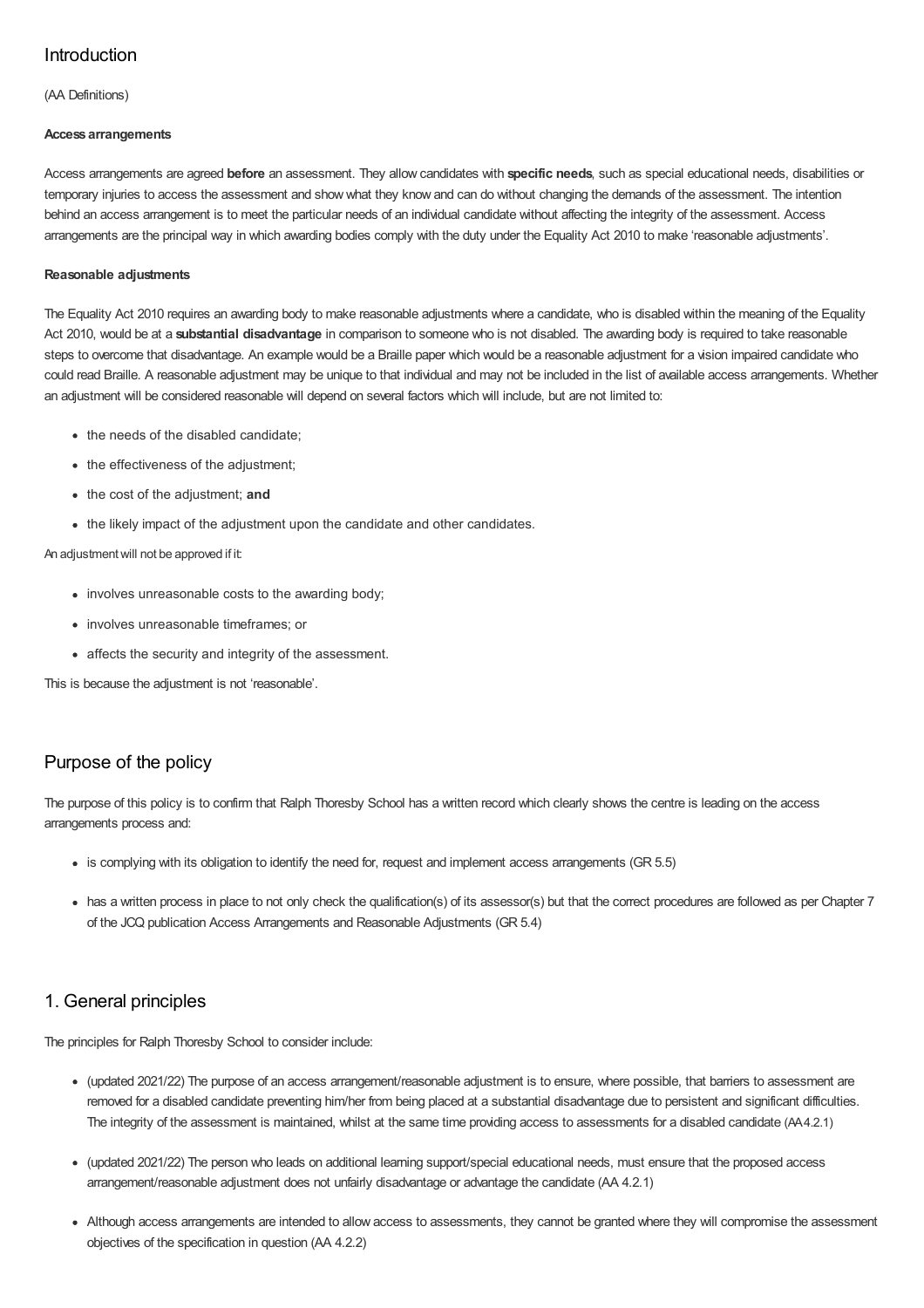- (updated 2021/22) Candidates may not require the same access arrangements/reasonable adjustments in each specification. Subjects and their methods of assessments may vary, leading to different demands of the candidate. The need for access arrangements/reasonable adjustments must be considered on a subject-by-subject basis (AA4.2.3)
- (updated 2021/22) Access arrangements/reasonable adjustments should be processed at the start of the course (AA 4.2.4)
- Arrangements must always be approved before an examination or assessment (AA 4.2.4)
- The arrangement(s) put in place must reflect the support given to the candidate in the centre (AA 4.2.5)
- (updated 2021/22) The candidate must have had appropriate opportunities to practise using the access arrangement(s)/reasonable adjustments before their first examination (AA 4.2.7)

The main elements of the process detailing staff roles and responsibilities in identifying the need for, requesting and implementing access arrangements/reasonable adjustments and the conduct of examinations are covered in Access arrangement staffing.

# 2. The assessment process

At Ralph Thoresby School, assessments are carried out by:

an appropriately qualified assessor(s) appointed by the head of centre in accordance with the JCQ requirements (AA 7.3)

### **Details and qualification(s) of the current assessor(s)**

## Vicki O'Malley AMDB

### **Appointment of assessorsof candidateswith learning difficulties**

At the point an assessor is engaged/employed at Ralph Thoresby School:

- Evidence of the assessor's qualification is obtained and checked against the current requirements (AA 7.3.4)
- This process is carried out prior to the assessor undertaking any assessment of a candidate (AA 7.3.4)
- A photocopy of the assessor's certificate(s) (or a printout of screenshot of HCPC or SASC registration) is kept on file (AA 7.3.1)

## Additional information:

## Not applicable

# Reporting the appointment of the assessor(s)

Evidence that the assessor(s) is/are suitably qualified is held on file for inspection purposes (AA 7.4.1)

When requested, the evidence will be presented to the JCQ Centre Inspector by Sally Scargill.

- In the case of appropriately qualified psychologists (registered with the Health & Care Professions Council), or specialist assessors holding a current SpLD Assessment Practising Certificate, who are directly employed within the centre, there is no need to record the names of these individuals within **Access arrangementsonline**. (AA 7.4.2)
- (updated 2021/22) The names of all other assessors, who are assessing candidates studying qualifications as covered by AA must be entered into Access arrangements online to confirm their status (AA 7.4.3)

# Process for the assessment of a candidate's learning difficulties by an assessor

Ralph Thoresby School confirms:

Guidelines for the assessment of the candidate's learning difficulties by an assessor will be followed and Form 8 (JCQ/AA/LD - Profile of Learning Difficulties will be completed (AA 7.5, 7.6)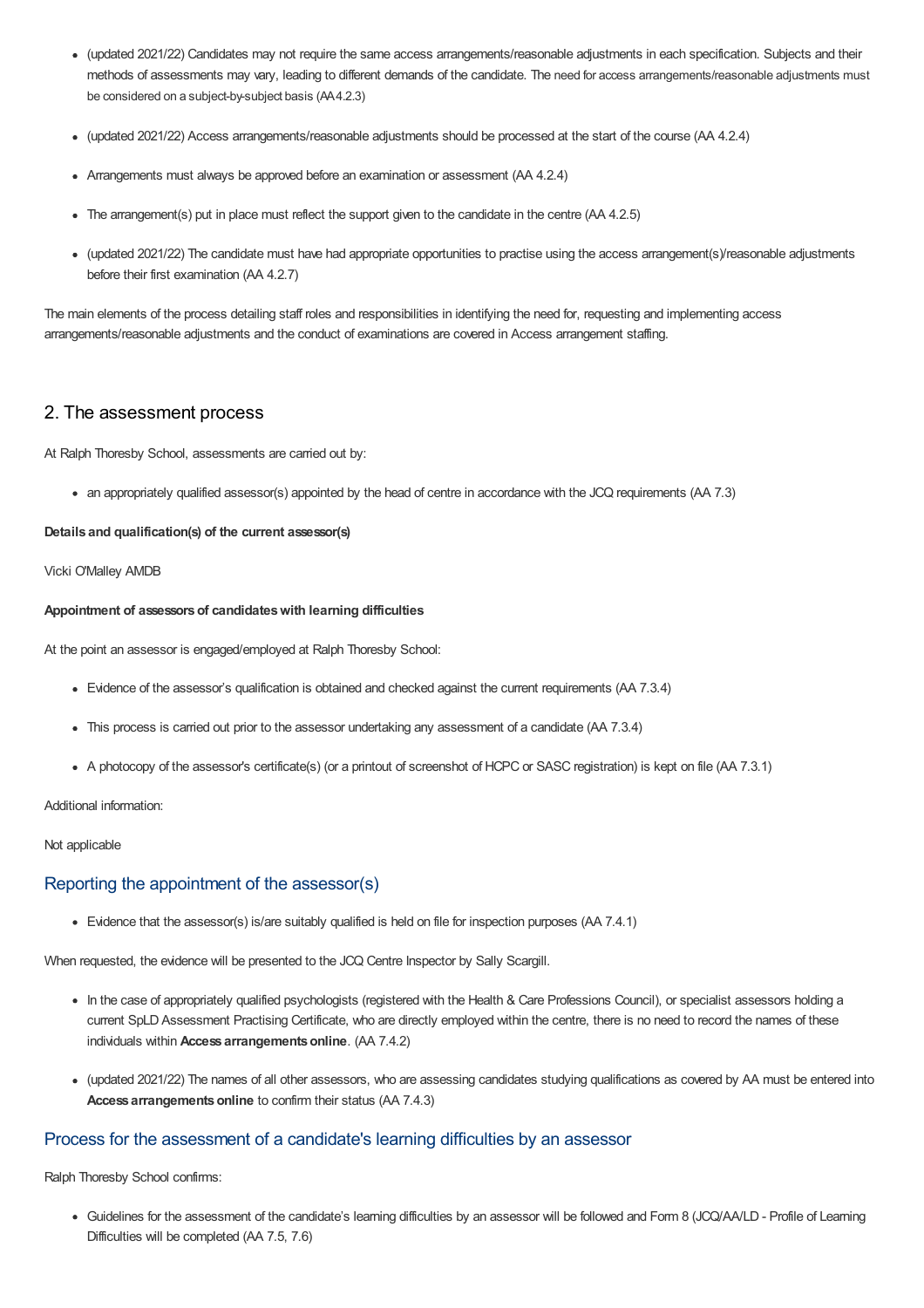- (updated 2021/22) Arrangements must be made for the candidate to be assessed by the centre's appointed assessor (AA 7.5.1)
- Assessors **must** personally conduct the assessments. They **must not** sign off assessments carried out by another professional (AA7.5.5)
- The assessor must carry out tests which are relevant to support the application. (AA7.5.6)
- A privately commissioned assessment carried out without prior consultation with the centre cannot be used to award access arrangements and cannot be used to process an application using **Access arrangementsonline**. (AA7.3.6)
- Relevant staff working within the centre should always carefully consider any privately commissioned assessment to see whether the process of gathering a picture of need, demonstrating normal wayofworking within the centre and ultimatelyassessing the candidate themselves should be instigated (AA7.3.6)

#### Additional information:

#### Not applicable

# Painting a 'holistic picture of need' confirming normal way of working

Ralph Thoresby School confirms

- (updated 2021/22) Before the candidate's assessment, the person appointed in the centre must provide the assessor with background information, i.e. a picture of need has been painted as required in Part 1 of Form 8. The centre and the assessor must work together to ensure a joined-up and consistent process. (AA 7.5.2)
- (updated 2021/22) An independent assessor must contact the centre and ask for evidence of the candidate's normal wayofworking and relevant background information. This must take place before the candidate is assessed. Additionally, the independent assessor must be approved bythe head of centre to assess the candidate.

All candidates must be assessed in the light of the picture of need and the background information as detailed within Part 1 of Form 8.

An independent assessor must discuss access arrangements/reasonable adjustments with the person appointed in the centre. The responsibility to determine and request appropriate and practicable access arrangements/reasonable adjustments specifically lies with the centre. (AA 7.5.3)

#### Additional information:

Evidence is gathered from teaching staff about the student's difficulties. Form 8 completed. Assessment takes place. The SENCo paints picture of needs and demonstrates the normal ways of working. Appropriate access arrangement then applied for through JCQ.

# 3. Processing access arrangements and adjustments

## **Arrangements/adjustments requiring awarding body approval**

Access arrangements online (AAO) is used to apply for approval of arrangements/adjustments for the qualifications listed within the JCQ publication **AccessArrangements and Reasonable Adjustments**.

AAO is accessed through the JCQ Centre Admin Portal (CAP) by logging in to one of the awarding body secure extranet sites. A single application for approval is required for each candidate regardless of the awarding body used.

Deadlines apply for each examination series for submitting applications for approval using AAO.

#### **Centre delegated arrangements/adjustments**

Decisions relating to the approval of centre delegated arrangements/adjustments are made by Sally Scargill (SENCo). Appropriate evidence, where required by the arrangement, is held on file by Sally Scargill (SENCo)